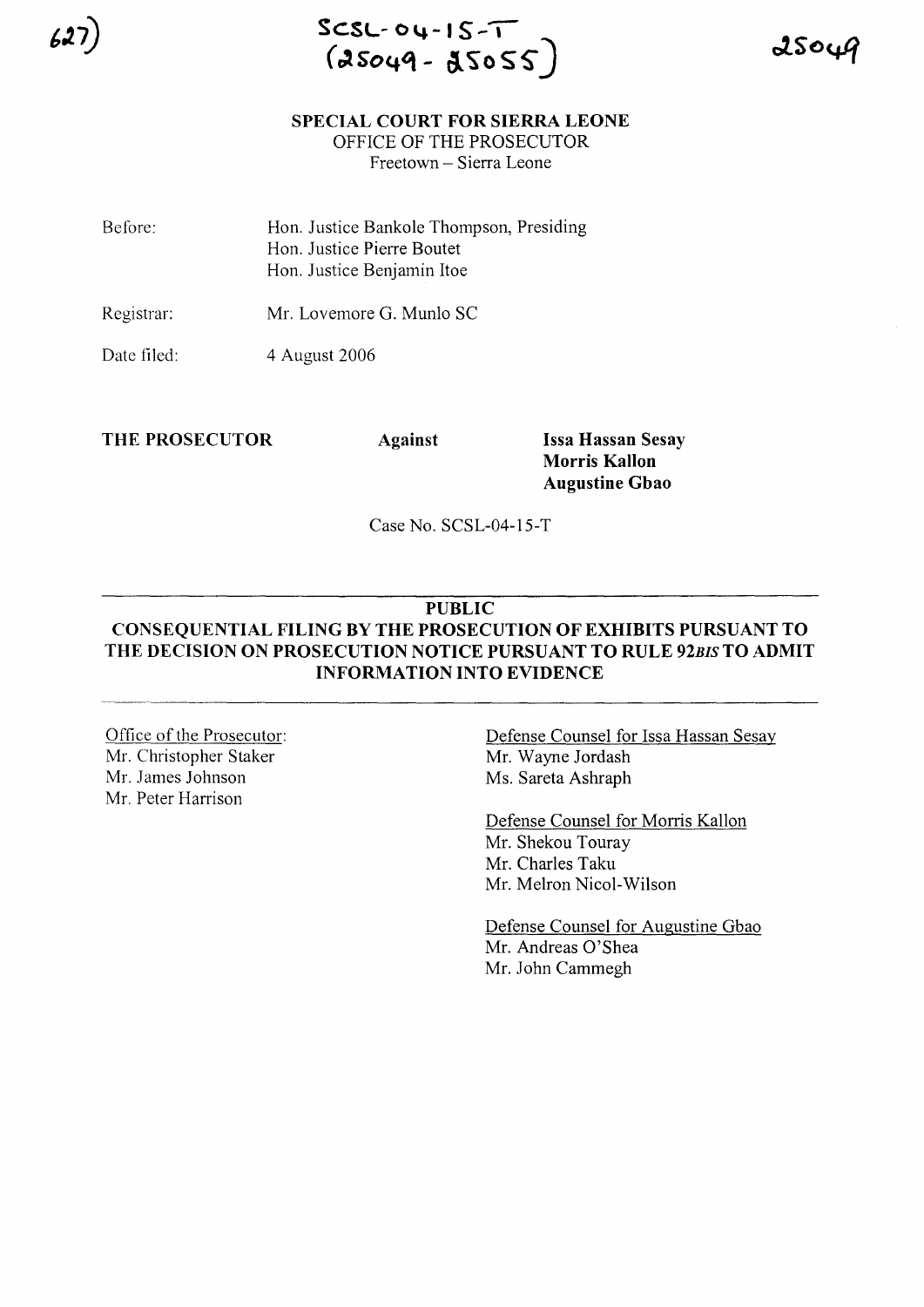# **I. INTRODUCTION**

- 1. On 2 August 2006, Trial Chamber I issued the "Decision On Prosecution Notice Pursuant to Rule 92*bis* To Admit Information Into Evidence."<sup>1</sup> At page 7 of the Decision the Trial Chamber ordered the Prosecution to file: a complete copy of page 2 (Court Management page 19100) of the Joint Communique, Meeting between the Special Representative of the UN Secretary General to Sierra Leone and the Delegation of the Revolutionary United Front, Abidjan, 19-21 February 1999 (the "Joint Communique"); and a better quality recording of the video entitled "Cry Freetown".
- 2. All of the copies of the Joint Communique in the possession of the Prosecution have the same inadequacy. It appears that a piece of paper blocked some words on page 2 of the Joint Communique when the document was being photocopied. The Prosecution located a copy of the Joint Communique on 3 August 2006 on the website of www.sierraleone.org. The content of the document is identical but the format is not; the version originally delivered to the Trial Chamber is 4 pages in length and bears the signatures of the parties to the Joint Communique, whereas the version found at www.sierra-Ieone.org is formatted onto two pages and does not bear the signatures of the parties to the Joint Communique. The version found at www.sierra-Ieone.org is attached as Appendix A.
- 3. The words obscured from page 2 of the Joint Communique are legible in the version copied from www.sierra-Ieone.org and can be found towards the bottom third of page 1. The Prosecution asks the Trial Chamber to accept into evidence both the version of the Joint Communique originally filed with the Trial Chamber and the version copied from www.sierra-leone.org, to the extent that the latter document is required to determine the words that are not legible in the original version filed with the Trial Chamber.
- 4. Attached as Appendix B IS a better quality recording of the video entitled "Cry Freetown".

<sup>I</sup> *Pmsecutor v. Sesay Kallon Cbao,* SCSL-04-15-T-618, "Decision On prosecution Notice Pursuant to Rule *92bis* To Admit Information Into Evidence", 2 August 2006.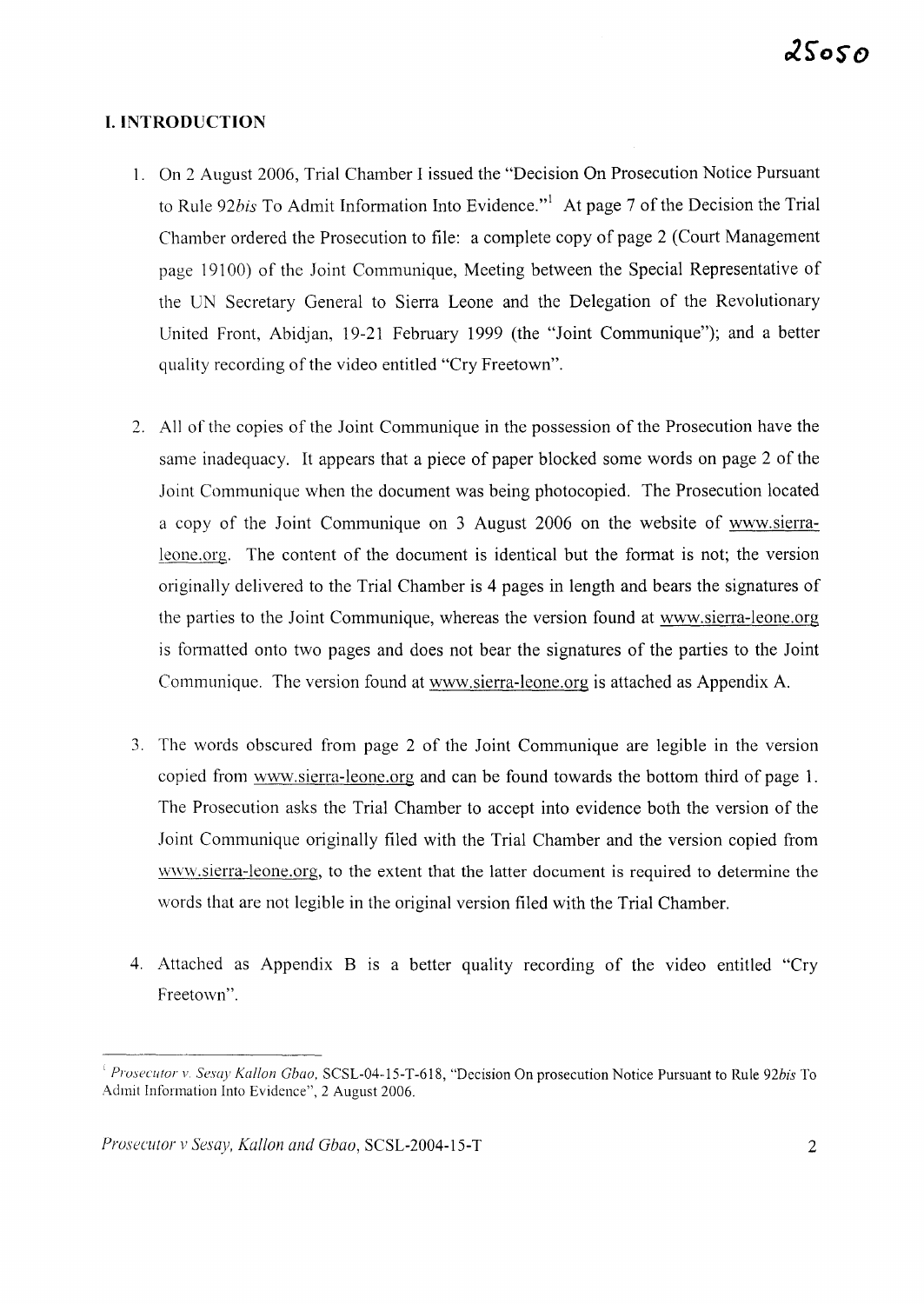$25051$ 

**Filed in Freetown, on 4 August 2006 For the Prosecution,**

 $\bar{\beta}$ 

 $P_{t}$ le Hai

**Peter Harrison**

*Prosecutor* <sup>v</sup> *Sesay. Kallon and Gbao,* **SCSL-2004-1S-T** 3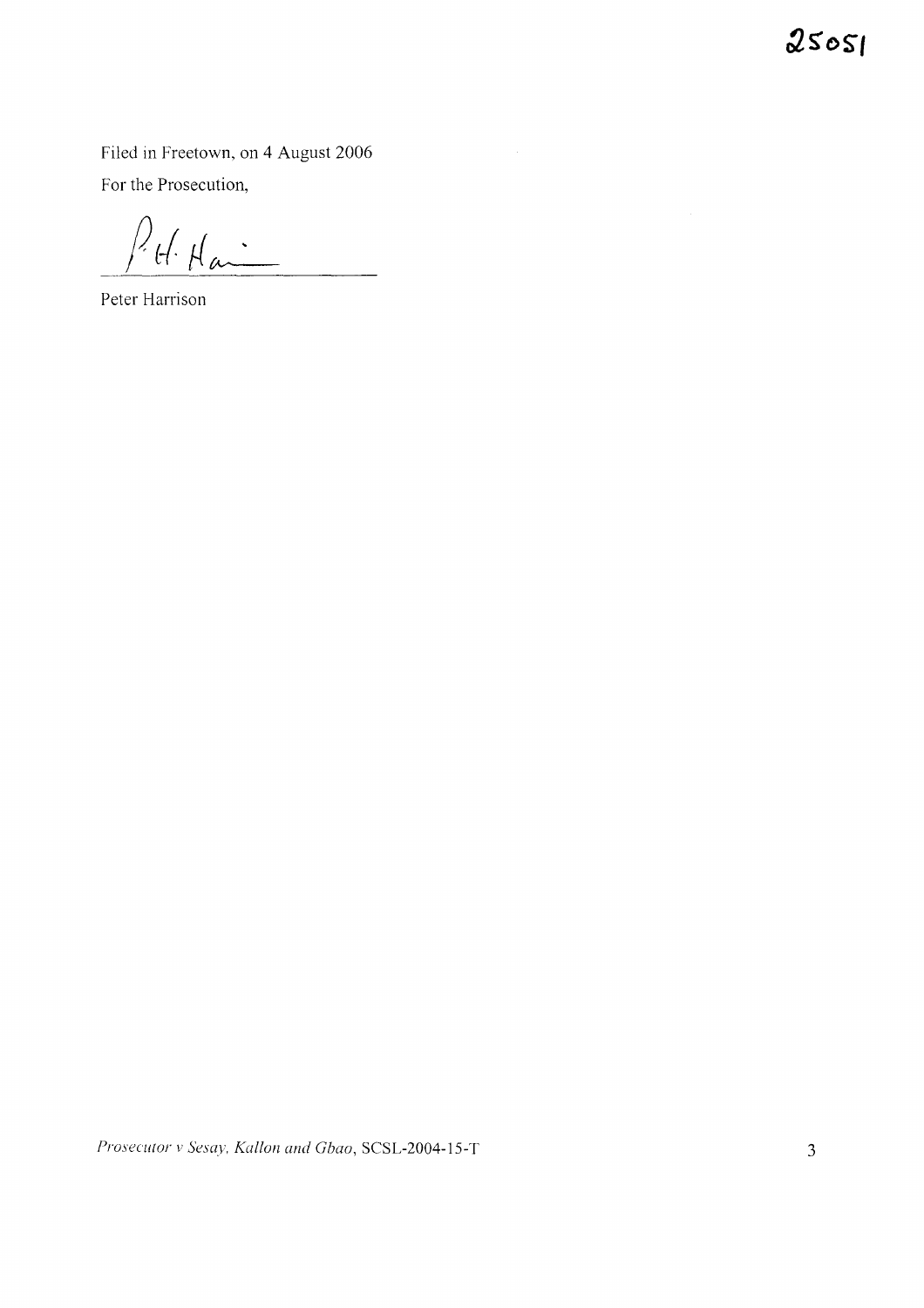Appendix A

Prosecutor v Sesay, Kallon and Gbao, SCSL-2004-15-T

 $\ddot{\phantom{0}}$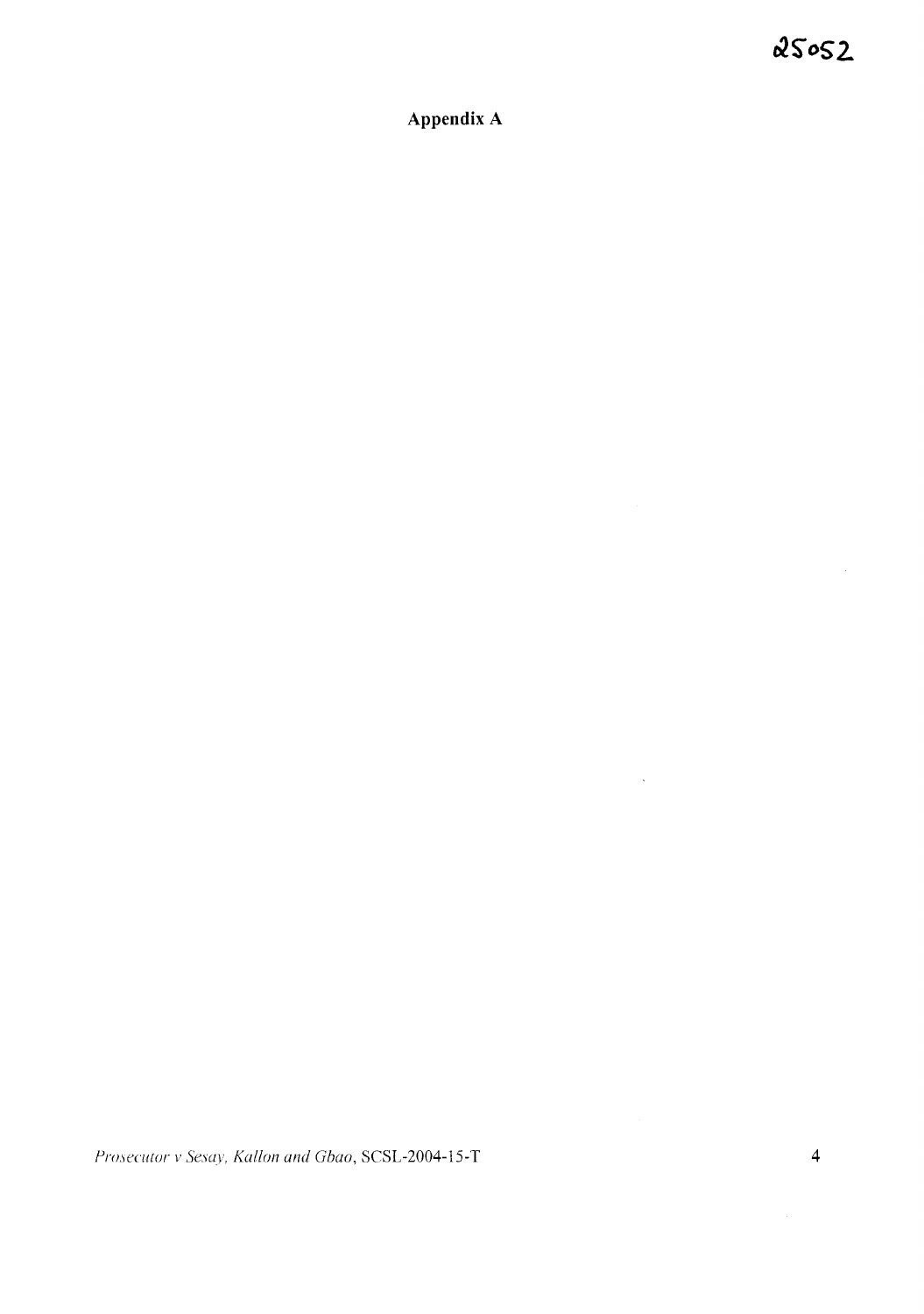### MEETING BETWEEN THE SPECIAL REPRESENTATIVE OF THE UN SECRETARY GENERAL TO SIERRA LEONE AND THE DELEGATION OF THE REVOLUTIONARY UNITED FRONT

#### ABIDJAN, 19-21 FEBRUARY 1999

### JOINT COMMUNIQUE

1. The Special Representative of the United Nations Secretary General to Sierra Leone, Mr. Francis G. Okelo, accompanies by the UNOMSIL Deputy Chief Military Observer, Col. David Chepkwony and Political Affairs Officer, Mr. Modem Lawson-Betum, and the Legal Representative of the Revolutionary United Front (RUF), Mr. Omrie Michael Golley, and the RUF Senior Military Adviser, Gen. Ibrahim Bah, met on 19-21 February 1999 at the HOTEL IVOIRE in Abidjan (Cote d'ivoire) to review the situation in Sierra Leone, including the holding of dialogue between the Government of Sierra Leone (GOSL) and the RUF pursuant to the offer made by President Ahmed Tejan Kabbah on 7 February 1999.

2. The Special Representative and the RUF Delegation also discussed the need for the observance of human rights and international humanitarian laws, and for addressing the serious humanitarian crisis in Sierra Leone, and taking practical steps to speed up the convening of the internal RUF consultations and dialogue between the RUF and the Government of Sierra Leone, including: i) The RUF commitment to peace; ii) The venue, format and duration of preliminary and subsequent substantive consultations; iii) The

requirements for the declaration of a ceasefire; iv) The need to provide logistical assistance to RUF and to facilitate communication between the RUF and the Government of Sierra Leone and the ECOMOG High Command.

3. The Special Representative and the RUF Delegation stressed the need to make every effort to end the suffering of the people of Sierra Leone and to vigorously and relentlessly pursue dialogue to achieve genuine and lasting peace and stability in Sierra Leone. In this regard, the RUF Delegation welcomed the recent offer of dialogue by President Ahmed Tejan Kabbah and his renewed commitment to peace talks. The RUF Delegation also called on the United Nations to continue to provide the needed moral authority and support for the dialogue and the peace process.

#### I. COMMITMENT TO DIALOGUE AND THE PEACE PROCESS

4. The RUF Delegation reiterated the firm commitment of its Movement to engage in a constructive and sincere dialogue with the Government of Sierra Leone, leading to sustainable peace and stability, in accordance with the aspirations of the Sierra Leonean people. In this connection, it stressed the crucial importance of creating a dialogue on the understanding that: i) The legitimacy of the elected Government of President Ahmed Tejan Kabbah was never questioned by the RUF; ii) The RUF is not fighting against the innocent civilian popUlation but against ECOMOG and CDF; iii) No preconditions should be set by either party, which would impede the start of dialogue.

5. The Special Representative conveyed the unswerving commitment of the Security Council and the UN Secretary General to support all efforts aimed at ensuring an early start of dialogue and setting a reasonable time frame for achieving peaceful resolution of the Sierra Leonean conflict.

II. VENUE, FORMAT AND DURATION OF THE CONSULTATIONS BETWEEN FODAY SANKOH AND MEMBERS OF RUF

6. The Special Representative and the RUF Delegation stressed the need for a meeting between Foday Sankoh and RUF members in order for the Front to prepare itself for the substantive dialogue with the Government. These internal consultations will give Foday Sankoh the opportunity to be fully briefed and to undergo medical check-up.

7. The Special representative and the RUF Delegation also stressed that the internal RUF consultations should be held in a secure place to allow for effective and extensive discussions during a reasonable time period, and that the issue of venue and format for the internal consultations should be addressed in a spirit of mutual accommodation. The Special Representative and the RUF Delegation further underlined that the issue of venue and format for the internal consultations should not delay the start of substantive dialogue.

8. The RUF Delegation said that while taking note of the proposals of venue made by the Government regarding the internal RUF consultations, it would make the following recommendations in order of preference, subject to final ratification: i) Ouagadougou (under the sponsorship of the Chairman of the Organization of African Unity, President Blaise Campaore of Burkina Faso); ii) Abidjan (Cote d'ivoire); iii) Lome (Togo as Chairman of ECOWAS). The Delegation expressed the hope that the necessary arrangements would be made to provide security, safe passage and transportation guarantees to enable Mr. Foday Sankoh and the RUF Delegation to travel to whatever venue would finally be agreed upon. It further expressed the wish that the United Nations would consider the possibility of assigning Military Observers to be involved in making the needed security arrangements.

9. The RUF Delegation stated that the RUF and the AFRC constituted a single unified structure.

10. The RUF Delegation also requested the United Nations to assist in: i) Facilitating the establishment of regular

http://www.sierra-leone.org/communique022199.html

 $25053$ 

11/1/2002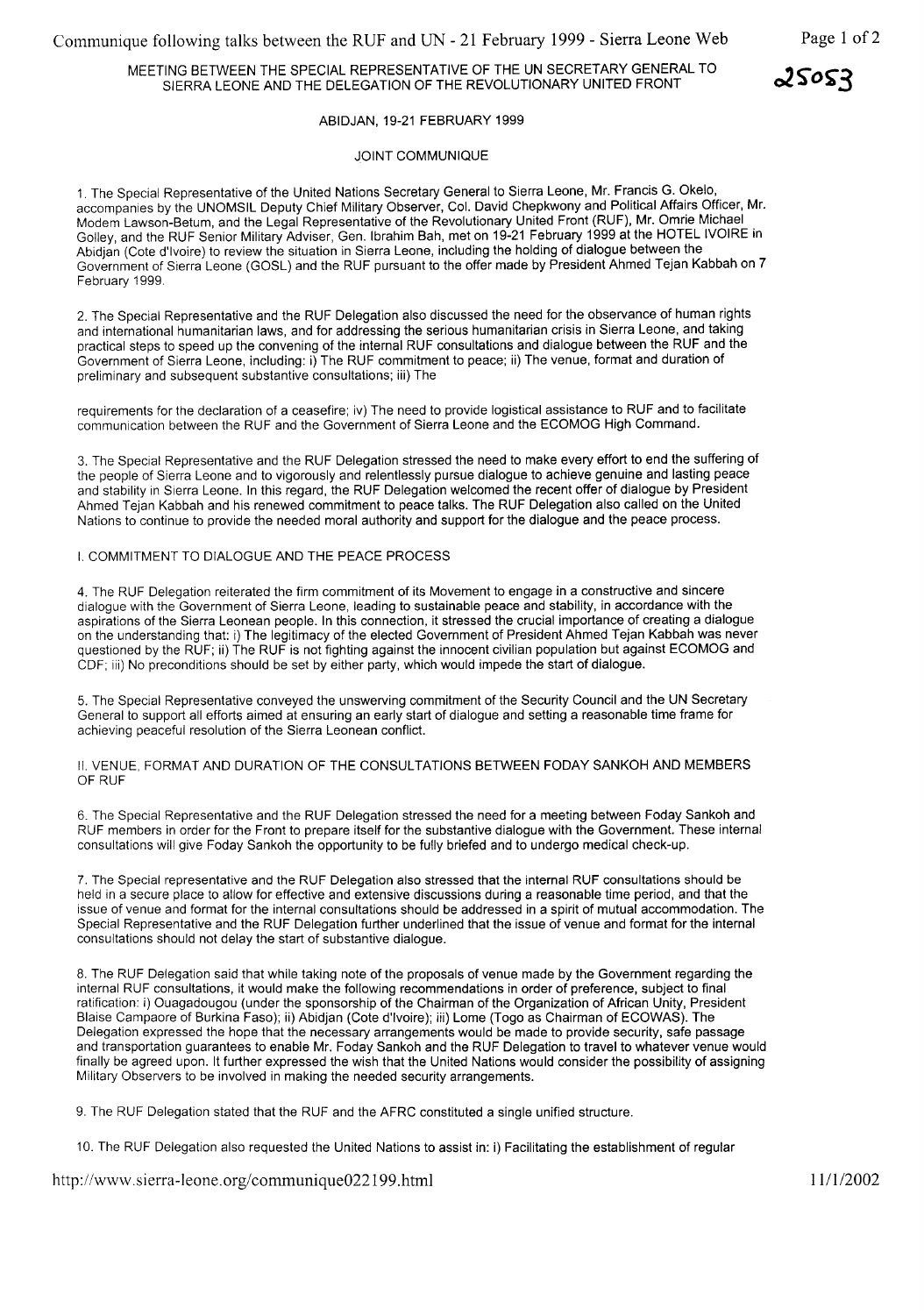## Communique following talks between the RUF and UN - 21 February 1999 - Sierra Leone Web Page 2 of 2

contacts between the RUF and the Government of Sierra Leone and the ECOMOG High Command; ii) Lifting the travel ban imposed by the Security Council on the RUF/AFRC leaders to permit them to participate in the internal RUF  $\sqrt{SSQ}$ consultations and the subsequent RUF/GOSL dialogue.

### III. DECLARATION OF CEASEFIRE:

11. The RUF Delegation and the Special Representative recognized the importance of a ceasefire to facilitate dialogue. In this context, the RUF Delegation expressed the readiness of the RUF to consider a ceasefire with the Government of Sierra Leone, ECOMOG and the CDF at the beginning of the internal RUF consultations provided United Nations Military Observers were immediately deployed to monitor and verify strict compliance with the said ceasefire. However, it maintained that in the spirit of peace and reconciliation, Foday Sankoh should not be held in custody after the preliminary consultations as this would constitute a retrograde step in the dialogue process.

#### IV. RESPECT FOR HUMAN RIGHTS:

12. The Special Representative stressed the importance of the observance of human rights in accordance with international standards, as called for by the Security Council and the UN Secretary General, and urged all parties to the conflict to publicly make this commitment. The RUF Delegation agreed to make this commitment publicly and stated that the RUF will take punitive measures against any of its members who would violate human rights. In this context, the RUF Delegation stated that it condemned and will continue to condemn all human rights violations and atrocities including amputations, mutilations, maiming, rape etc...perpetrated against the civilian population.

#### V. HUMANITARIAN ASSISTANCE TO THE CIVILIAN POPULATION:

13. The RUF Delegation and the Special Representative stressed the need to make every effort to facilitate the unhindered provision of humanitarian assistance to the needy population in all parts of Sierra Leone. In this regard, the RUF Delegation stated that the RUF will strictly respect the neutrality of humanitarian organizations and their staff, and will taken the necessary practical steps to facilitate their operations including the designation of Senior Humanitarian Liaison Officers to liaise with these organizations and to ensure free access to the needy population in all areas of the country, including those under RUF control. The Special Representative and the RUF Delegation stated that the humanitarian organizations should, in turn, observe the principle of neutrality in the conduct of their operations.

#### VI. FOLLOW-UP CONTACTS:

14. The Special Representative and the RUF Delegation agreed to maintain regular contacts as a follow up to the outstanding issues discussed in the present communique.

#### SIGNED FOR THE RUF:

Mr. Omrie Michael Golley Legal Representative, Revolutionary United Front

Gen. Ibrahima Bah Senior Military Adviser Revolutionary United Front

Mr. Francis G. Okelo Special Representative of the Secretary General to Sierra Leone

WITNESSED BY S.E.M. Amara ESSY FOREIGN MINISTER REPUBLIC OF COTE D'IVOIRE

Done at Abidjan Cote d'ivoire, on 21 February 1999